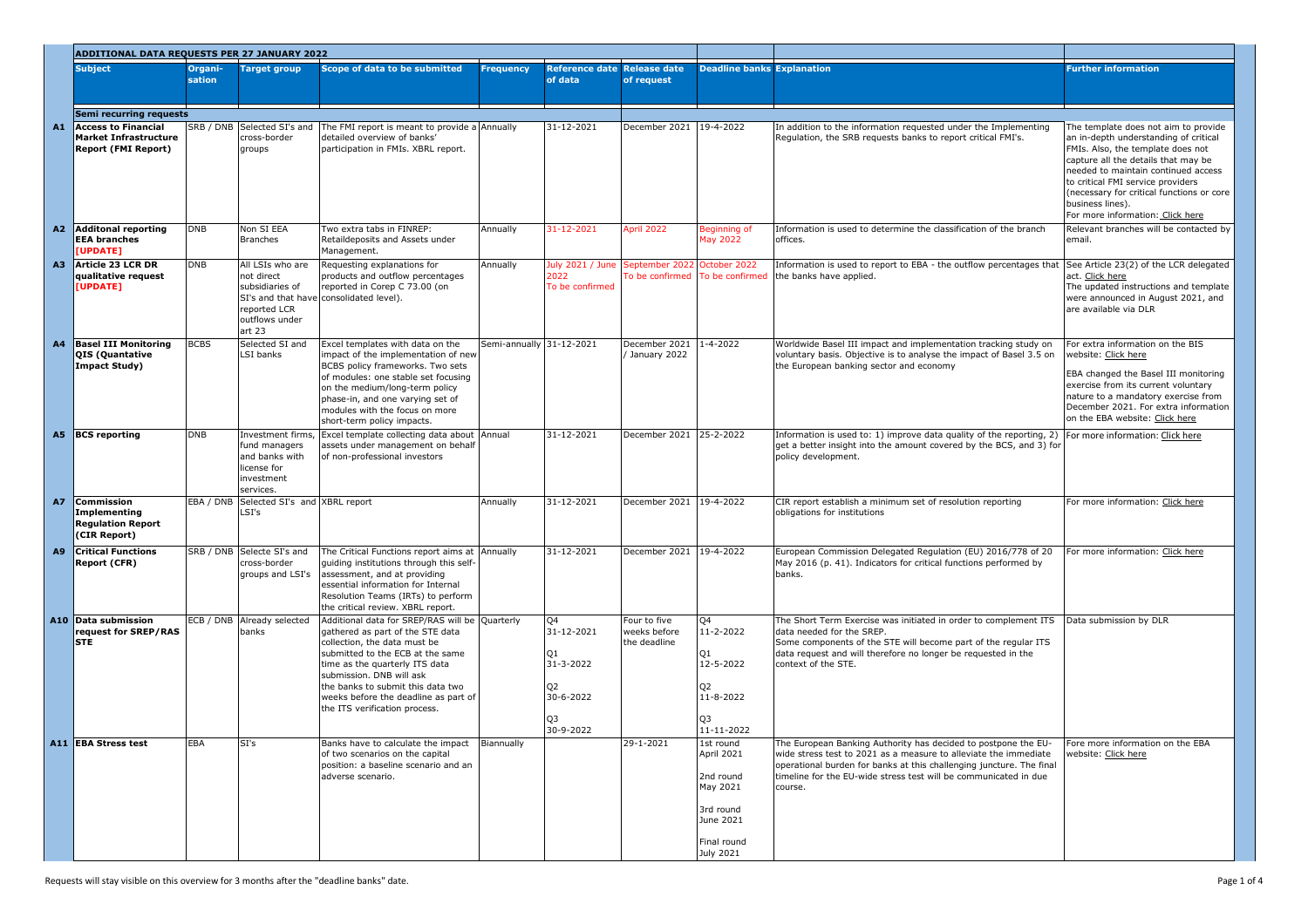| <b>ADDITIONAL DATA REQUESTS PER 27 JANUARY 2022</b> |                   |                                                                                                        |                                                                                                                                                                                                                                                                                                                                                   |                  |                                                                                                                                                                                         |                                   |                                   |                                                                                                                                                                                                                                                                                                                                                                                                                                                                                                |                                                                                                                                                                                                                                                                                                                                                                                                                                                                                                                                                                                                                             |
|-----------------------------------------------------|-------------------|--------------------------------------------------------------------------------------------------------|---------------------------------------------------------------------------------------------------------------------------------------------------------------------------------------------------------------------------------------------------------------------------------------------------------------------------------------------------|------------------|-----------------------------------------------------------------------------------------------------------------------------------------------------------------------------------------|-----------------------------------|-----------------------------------|------------------------------------------------------------------------------------------------------------------------------------------------------------------------------------------------------------------------------------------------------------------------------------------------------------------------------------------------------------------------------------------------------------------------------------------------------------------------------------------------|-----------------------------------------------------------------------------------------------------------------------------------------------------------------------------------------------------------------------------------------------------------------------------------------------------------------------------------------------------------------------------------------------------------------------------------------------------------------------------------------------------------------------------------------------------------------------------------------------------------------------------|
| Subject                                             | Organi-<br>sation | <b>Target group</b>                                                                                    | Scope of data to be submitted                                                                                                                                                                                                                                                                                                                     | <b>Frequency</b> | <b>Reference date</b><br>of data                                                                                                                                                        | <b>Release date</b><br>of request | <b>Deadline banks Explanation</b> |                                                                                                                                                                                                                                                                                                                                                                                                                                                                                                | <b>Further information</b>                                                                                                                                                                                                                                                                                                                                                                                                                                                                                                                                                                                                  |
| A12 EBA Transparency<br><b>Exercise</b>             | EBA / ECB SI's    |                                                                                                        | The EU-wide transparency exercise<br>provides detailed bank-by-bank data<br>on capital positions, risk exposure<br>amounts and asset quality.                                                                                                                                                                                                     | Annually         | Q1 2021<br>Q2 2021                                                                                                                                                                      | 24-9-2021                         | $10-10-2021$                      | The EBA aims to promote a greater understanding of capital<br>positions and exposures in the EU banking sector and foster market quarterly data instead of semi-annual<br>discipline across the Single Market. In view of the postponement of<br>the EU wide stress test due to Covid-19, the EBA will carry out an<br>additional EU-wide transparency exercise in order to provide<br>updated information on banks' exposures and asset quality to<br>market participants.                    | The Transparency Exercise is based on<br>data as before.<br>For more information: Click here                                                                                                                                                                                                                                                                                                                                                                                                                                                                                                                                |
| A13 G-SIB assessment<br>exercise<br>[UPDATE]        |                   | BCBS/ EBA All banks with a<br>leverage ratio<br>exposure<br>measure<br>exceeding 200<br>billion euros. | The end-2020 template can be<br>found at the BIS website.<br>The template covers variables used<br>to calculate the GSIB score and<br>auxiliary/memorandum items<br>potentially used to assess and<br>monitor the methodology and future<br>changes thereof.                                                                                      | Annually         | 31-12-2021                                                                                                                                                                              | 1st round<br>24-01-2022           | 1st round<br>22-4-2022            | The Basel Committee on Banking Supervision is conducting this<br>data collection exercise as input into the methodology to assess the $(EU)$ No 1222/2014, Article 5 and<br>systemic importance of banks in a global context.<br>The 12 indicators are aggregated and used to calculate the scores<br>of banks in the sample. Banks above a cut-off score are identified<br>as G-SIBs and are allocated to buckets that will be used to<br>determine their higher loss absorbency requirement. | See Commission Delegated Regulation<br>Article 131(12) of Directive<br>2013/36/EU.<br>For extra information on the BIS<br>website: Click here                                                                                                                                                                                                                                                                                                                                                                                                                                                                               |
| A14 Integrity Risk<br>Questionnaire                 | <b>DNB</b>        | LSI's                                                                                                  | License banks and Questionnaire on objective data<br>branches SI's and regarding international presence,<br>client business and transactions in<br>high risk countries.                                                                                                                                                                           | Annually         | 31-12-2020                                                                                                                                                                              | 31-3-2021                         | 27-5-2021                         | This questionnaire will help DNB to execute Anti Money Laundering<br>and Counter Finance Terrorism supervision (AML/CFT).                                                                                                                                                                                                                                                                                                                                                                      | See FATF Recommendations 2012.                                                                                                                                                                                                                                                                                                                                                                                                                                                                                                                                                                                              |
| A17 Remuneration<br>Benchmarking                    | <b>LEBA</b>       |                                                                                                        | Selected SI banks Data in addition to remuneration for Annually<br>high earners to be able to<br>benchmark banks for similar<br>functions and business areas.                                                                                                                                                                                     |                  | 2021                                                                                                                                                                                    | Q1 2022                           | 30-6-2022                         | Data collection aimed at gaining an understanding of the trends in<br>remuneration practices.                                                                                                                                                                                                                                                                                                                                                                                                  | See Article 75 of Directive 2013/36/EC<br>(CRDIV). For extra information on the<br>EBA website: Click here.<br>This report will be requested via XBRL                                                                                                                                                                                                                                                                                                                                                                                                                                                                       |
| A18 Remuneration of high EBA<br>earners             |                   | All banks                                                                                              | Data on the number of natural<br>persons earning EUR 1 million or<br>more per financial year.                                                                                                                                                                                                                                                     | Annually         | 2021                                                                                                                                                                                    | Q1 2022                           | 30-6-2022                         | EBA yearly collects various remuneration data on high earners to<br>gain insight into the number of high earners per European country<br>and in remuneration levels across countries.                                                                                                                                                                                                                                                                                                          | See Article 75 of Directive 2013/36/EC<br>(CRDIV). For extra information on the<br>EBA website: Click here.<br>This report will be requested via XBRL                                                                                                                                                                                                                                                                                                                                                                                                                                                                       |
| A19 Information on<br>Identified Staff              | <b>DNB</b>        | LSI banks                                                                                              | Data on the number of Identified<br>Staff                                                                                                                                                                                                                                                                                                         | Annually         | 2021                                                                                                                                                                                    | Q1 2022                           | 30-6-2022                         | In addition to the annual EBA data requests, DNB collects data on<br>the number of Identified Staff. With this annual exercise DNB wants separately. A different reporting<br>to decrease ad hoc data requests on this matter.                                                                                                                                                                                                                                                                 | This report will be requested via Excel<br>obligation will be visible in DLR.                                                                                                                                                                                                                                                                                                                                                                                                                                                                                                                                               |
| A20 Risk Assessment<br>Questionnaire                | <b>EBA</b>        | Selected SI's                                                                                          | Qualitative questionnaire on the<br>bank's opinion regarding the main<br>risks and vulnerabilities in the EU<br>banking sector.                                                                                                                                                                                                                   |                  | Semi-annually Not specifically<br>mentioned.<br>Questionnaire<br>mostly contains<br>qualitative<br>questions. In<br>some cases a<br>time horizon is<br>mentioned (e.g.<br>6-12 months). | July 2021                         | 27-8-2021                         | The EBA conducts semi-annual Risk Assessment Questionnaires<br>(RAQs) among banks and market analysts. The RAQ results are<br>published together with the EBA's<br>quarterly Risk Dashboard and will be used for the yearly Risk<br>Assessment Report (see https://www.eba.europa.eu/risk-analysis-<br>and-data/risk-dashboard and https://www.eba.europa.eu/risk-<br>analysis-and-data/risk-assessment-reports)                                                                               | Banks in scope will be contacted<br>directly by email by the EBA.                                                                                                                                                                                                                                                                                                                                                                                                                                                                                                                                                           |
| A21 SREP Irrevocable<br>payment commitments         | <b>ECB</b>        | SI's                                                                                                   | Specific information on irrevocable<br>payment commitments (IPC) with<br>regard to deposit insurance schemes<br>or resolution funds                                                                                                                                                                                                               | Annually         | To be decided                                                                                                                                                                           | n/a                               | n/a                               | Supervisory measures resulting from the application of supervisory<br>powers under Article 104(1)(d) of Directive 2013/36/EU. The<br>survey will be used by JST's for this year SREP decision.                                                                                                                                                                                                                                                                                                 | Banks in scope will be contacted by<br>email.                                                                                                                                                                                                                                                                                                                                                                                                                                                                                                                                                                               |
| A22 Single Resolution Fund SRB<br>Report            |                   | All banks                                                                                              | Data about institution's size and risk Annually<br>profile is collected on an individual<br>level - by means of an excel<br>template (XBRL based).                                                                                                                                                                                                |                  | 31-12-2020                                                                                                                                                                              | October 2021                      | $14 - 1 - 2022$                   | The data is used by SRB to calculate the contribution per institution See the SRB website: Click here<br>to the Single Resolution Fund. The Single Resolution Fund may be<br>used to ensure the effective application of the resolution tools and<br>powers.                                                                                                                                                                                                                                   |                                                                                                                                                                                                                                                                                                                                                                                                                                                                                                                                                                                                                             |
| A23 Supervisory fees                                | ECB               | All banks except                                                                                       | The supervisory fee is the amount<br>non EEA branches each supervised bank pays annually<br>to the ECB to finance the ECB's<br>costs related to supervisory tasks<br>and responsibilities. Less significant<br>banks are directly supervised by<br>their relevant national supervisor<br>and therefore pay a lower<br>supervisory fee to the ECB. | Annually         | 2021                                                                                                                                                                                    | n/a                               | $11 - 11 - 2021$                  | The ECB is responsible for the effective and consistent functioning<br>of the Single Supervisory Mechanism in its entirety, i.e. of the<br>significant banks that it directly supervises and of the less<br>significant banks that it indirectly supervises. All supervised banks<br>are therefore obliged to pay. The procedure has been changed in<br>December 2019, please see the ECB pressrelease.                                                                                        | The ECB will reuse existing supervisory<br>data to calculate fees, removing the<br>need for a separate data collection<br>process for most banks. Two<br>categories of banks must still provide<br>their fee factors via a separate<br>collection process, for details see:<br>ECB website.<br>Fee debtors that intend to exclude<br>assets and/or risk exposure amounts<br>of subsidiaries established in non-<br>participating Member States and third<br>countries have to notify (online) the<br>ECB of their decision at the latest by<br>30 September of the year concerned.<br>See link above for more details, also |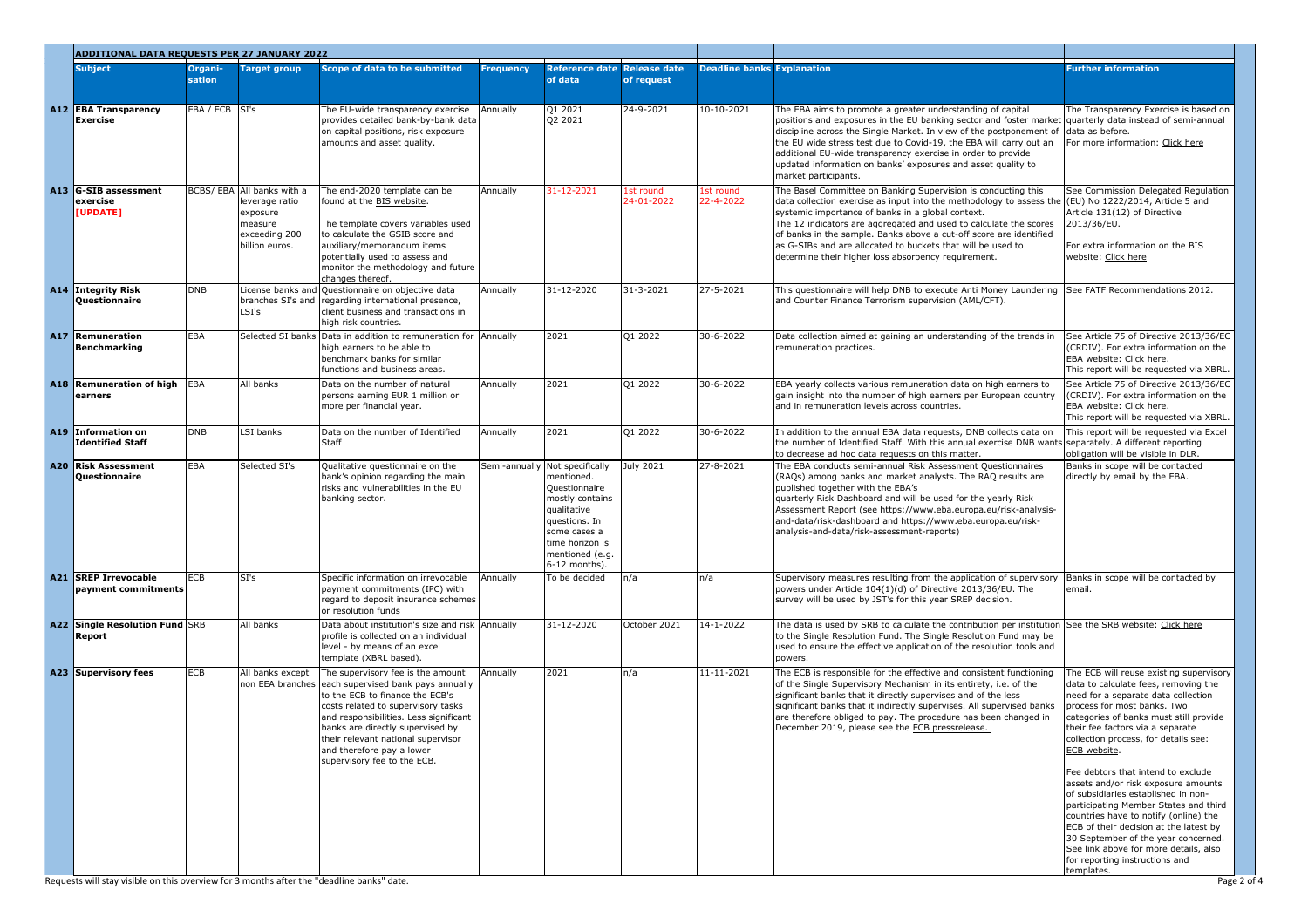| <b>ADDITIONAL DATA REQUESTS PER 27 JANUARY 2022</b>                                   |                   |                                                                            |                                                                                                                                                                            |                          |                                                                                                                                                                                 |                                   |                                                                                                                                                                          |                                                                                                                                                                                                                                                                                                                                                                                                                                                                                                                                                                                                                                                                                                                                                                                                                                                                                              |                                                                                                                        |
|---------------------------------------------------------------------------------------|-------------------|----------------------------------------------------------------------------|----------------------------------------------------------------------------------------------------------------------------------------------------------------------------|--------------------------|---------------------------------------------------------------------------------------------------------------------------------------------------------------------------------|-----------------------------------|--------------------------------------------------------------------------------------------------------------------------------------------------------------------------|----------------------------------------------------------------------------------------------------------------------------------------------------------------------------------------------------------------------------------------------------------------------------------------------------------------------------------------------------------------------------------------------------------------------------------------------------------------------------------------------------------------------------------------------------------------------------------------------------------------------------------------------------------------------------------------------------------------------------------------------------------------------------------------------------------------------------------------------------------------------------------------------|------------------------------------------------------------------------------------------------------------------------|
| <b>Subject</b>                                                                        | Organi-<br>sation | <b>Target group</b>                                                        | Scope of data to be submitted                                                                                                                                              | <b>Frequency</b>         | <b>Reference date</b><br>of data                                                                                                                                                | <b>Release date</b><br>of request | <b>Deadline banks Explanation</b>                                                                                                                                        |                                                                                                                                                                                                                                                                                                                                                                                                                                                                                                                                                                                                                                                                                                                                                                                                                                                                                              | <b>Further information</b>                                                                                             |
| A24 Triennial Derivatives                                                             | <b>BIS</b>        | Selected banks                                                             | Triennial Derivatives: turnover in<br>foreign exchange spot markets, as<br>well as foreign exchange and<br>interest rate OTC derivatives<br>markets.                       | Triennial                | April 2022.                                                                                                                                                                     | November 2021 15-6-2022           |                                                                                                                                                                          | The 13th Triennial Central Bank Survey of foreign exchange and<br>over-the-counter (OTC) derivatives markets will take place in 2022.<br>It aims to obtain comprehensive and consistent information on the<br>size and structure of global foreign exchange and OTC derivatives<br>markets. The results are intended to increase the transparency of<br>OTC markets and to help central banks, other authorities and<br>market participants monitor developments in global financial<br>markets. The reporting exercise will take place over April 2022                                                                                                                                                                                                                                                                                                                                      | Banks in scope will be informed.                                                                                       |
| A27 PSD2 Fraud Reporting EBA                                                          |                   | Selected banks                                                             | Payment service providers are asked Semi-annually 31-12-2021<br>to provide statistical data on fraud<br>reporting to different means of<br>payment, under art. 96(6) PSD2. |                          |                                                                                                                                                                                 | $30 - 6 - 2021$                   | 31-3-2022                                                                                                                                                                | For more information see EBA website.                                                                                                                                                                                                                                                                                                                                                                                                                                                                                                                                                                                                                                                                                                                                                                                                                                                        | Banks in scope are contacted by email.<br>Must be reported via Excel with the<br>adjusted template version 1.4         |
| A28 Monitoring<br><b>Rentebenchmark-</b><br>hervorming                                |                   | DNB / AFM All LSI's subject<br>to IRRBB<br>reporting                       | Gross notional exposures and the<br>number of contracts to Interest rate<br>benchmarks (IBORs and RFRs) split<br>accross product types and for<br>different maturies       | Semi-annually 31-12-2021 |                                                                                                                                                                                 | December 2021                     | 23-2-2022                                                                                                                                                                | Worldwide benchmark reform requires institutions to switch from<br>existing IBORs to alternative (near) risk free rates                                                                                                                                                                                                                                                                                                                                                                                                                                                                                                                                                                                                                                                                                                                                                                      |                                                                                                                        |
| A29 Additional Liability<br>Report                                                    |                   | SRB / DNB Selected SRB<br>banks (SI's and<br>cross-border<br>institutions) | The report is requested from SRB<br>and DNB in order to perform<br>resolution activities. Excel format.                                                                    | Annually                 | 31-12-2021                                                                                                                                                                      | December 2021 18-3-2022           |                                                                                                                                                                          | The aim of the Additional Liability Report is to collect on a<br>temporary basis the data points related to the stock of eligible<br>TLAC and MREL (total amount and internal) necessary to set<br>intermediate MREL targets in the 2020 resolution planning cycle.                                                                                                                                                                                                                                                                                                                                                                                                                                                                                                                                                                                                                          | For more information: Click here                                                                                       |
| A31 Recovery Plans                                                                    | DNB               | LSI's                                                                      | See explanation.                                                                                                                                                           | Annually /<br>Biennially | To be decided                                                                                                                                                                   |                                   | 31-12-2021                                                                                                                                                               | In accordance with the Bank Recovery and Resolution Directive<br>2014/59/EU (BRRD) as transposed into Dutch law, LSIs are<br>required to sumbit an updated recovery plan.                                                                                                                                                                                                                                                                                                                                                                                                                                                                                                                                                                                                                                                                                                                    | Banks will be contacted by e-mail.<br>Banks will be informed seperately<br>about their deadline for submission.        |
| A32 Additional template on DNB<br>Article 458 (2)<br>macroprudential risk<br> measure |                   | Selected banks<br>(IRB banks)                                              | The template is requested to<br>provide information on the impact of<br>RWA based on LTV buckets                                                                           | Semi-annually            | $30 - 6 - 2022$<br>30-11-2022                                                                                                                                                   | $1 - 1 - 2022$                    | $11 - 8 - 2022$<br>$11 - 2 - 2023$                                                                                                                                       | This report aims to provide DNB with information on the additional<br>capital that IRB-banks hold for residential real estate mortgages as after the current end date of 1<br>a result of the introduction of the minimum floor for risk weights as December 2022, the reference date for<br>per 1 January 2022. The data allows DNB to make an assessment<br>of the additional capital that banks hold and makes a better-<br>informed evaluation possible of the appropriateness of the measure November 2022, and every other half<br>and the extent to which the measure addresses systemic risk. Only vear following as long as the measure<br>banks that have to apply the measure are requested to complete<br>this ad-hoc data report (which are all banks using internal models<br>to calculate their risk weighted assets and have their registered<br>office in the Netherlands). | In case the measure gets extended<br>the second report will be on 31<br>December 2022 instead of 30<br>remains active. |
| A33 Corporate en FI Ioan<br>level data                                                | DNB               | Selected LSI's                                                             | The data is requested in the form of Monthly<br>a loan tape and should be compiled<br>with loan level data on the corporate<br>and FI portfolios                           |                          | Month-end data                                                                                                                                                                  | $6 - 4 - 2020$                    | lmonth                                                                                                                                                                   | The 15th of each The goal of this exercise is to investigate the potential impact of<br>Covid-19 in the corporate and financial institution (FI) portfolios.                                                                                                                                                                                                                                                                                                                                                                                                                                                                                                                                                                                                                                                                                                                                 | Banks in scope are contacted by email                                                                                  |
| A38 ECB COVID-19<br>templates                                                         | ECB               | $\overline{\text{SI's}}$                                                   | Templates consisting of 3 parts:<br>(A) Overview and Operational<br>Continuity<br>(B) Credit Risk<br>(C) Market Risk                                                       | Monthly                  | 31-12-2020<br>$31 - 1 - 2021$<br>28-2-2021<br>31-3-2021<br>30-4-2021<br>31-5-2021<br>30-6-2021<br>31-7-2021<br>31-8-2021<br>30-9-2021<br>31-10-2021<br>30-11-2021<br>31-12-2021 | May 2020                          | 29-1-2021<br>26-2-2021<br>29-3-2021<br>28-4-2021<br>28-5-2021<br>28-6-2021<br>28-7-2021<br>30-8-2021<br>28-9-2021<br>28-10-2021<br>29-11-2021<br>28-12-2021<br>28-1-2022 | The information provided by subsidiaries shall be collected by the<br>local NCA/NCB of the subsidiary. On 5 June there was a webinar for The reporting period is extended with<br>banks.                                                                                                                                                                                                                                                                                                                                                                                                                                                                                                                                                                                                                                                                                                     | Banks in scope are contacted by email.<br>one year, untill December 2021.                                              |
| A41 Recovery Plan<br>Standardized<br><b>Reporting Template</b>                        | ECB               | SI's                                                                       | Excel template to report key data of Annually<br>the recovery plan in a clear and<br>structured manner.                                                                    |                          | 2020                                                                                                                                                                            | June 2021                         | See 2020<br>feedback letter                                                                                                                                              | SI's are required to draft and maintain recovery plans and to<br>submit them annually for assessment. The Recovery Plan<br>Standardized Reporting Template (SRT) is subject to periodic<br>review.                                                                                                                                                                                                                                                                                                                                                                                                                                                                                                                                                                                                                                                                                           | Banks in scope are contacted by email                                                                                  |
| A42 Bail-in datapoints                                                                | DNB               | Selected SI's                                                              | Excel template to get additional<br>information for bail-in (playbooks)                                                                                                    | Biennially               | 31-12-2020                                                                                                                                                                      | 14-10-2021                        | 28-2-2022                                                                                                                                                                | The template is based on and a combination of (i) SRB guidance to $\vert$ Banks in scope are contacted by email<br>the 2021 LDR (LDR), (ii) SRB guidance on its original bail-in data<br>points list (SRBOR), (iii) SRB guidance on the NL-specific bail-in<br>data points circulated to Dutch banks in 2020 (SRBNL), (iv) other<br>SRB and DNB input and (v) the EBA data dictionary (EBADD).                                                                                                                                                                                                                                                                                                                                                                                                                                                                                               |                                                                                                                        |